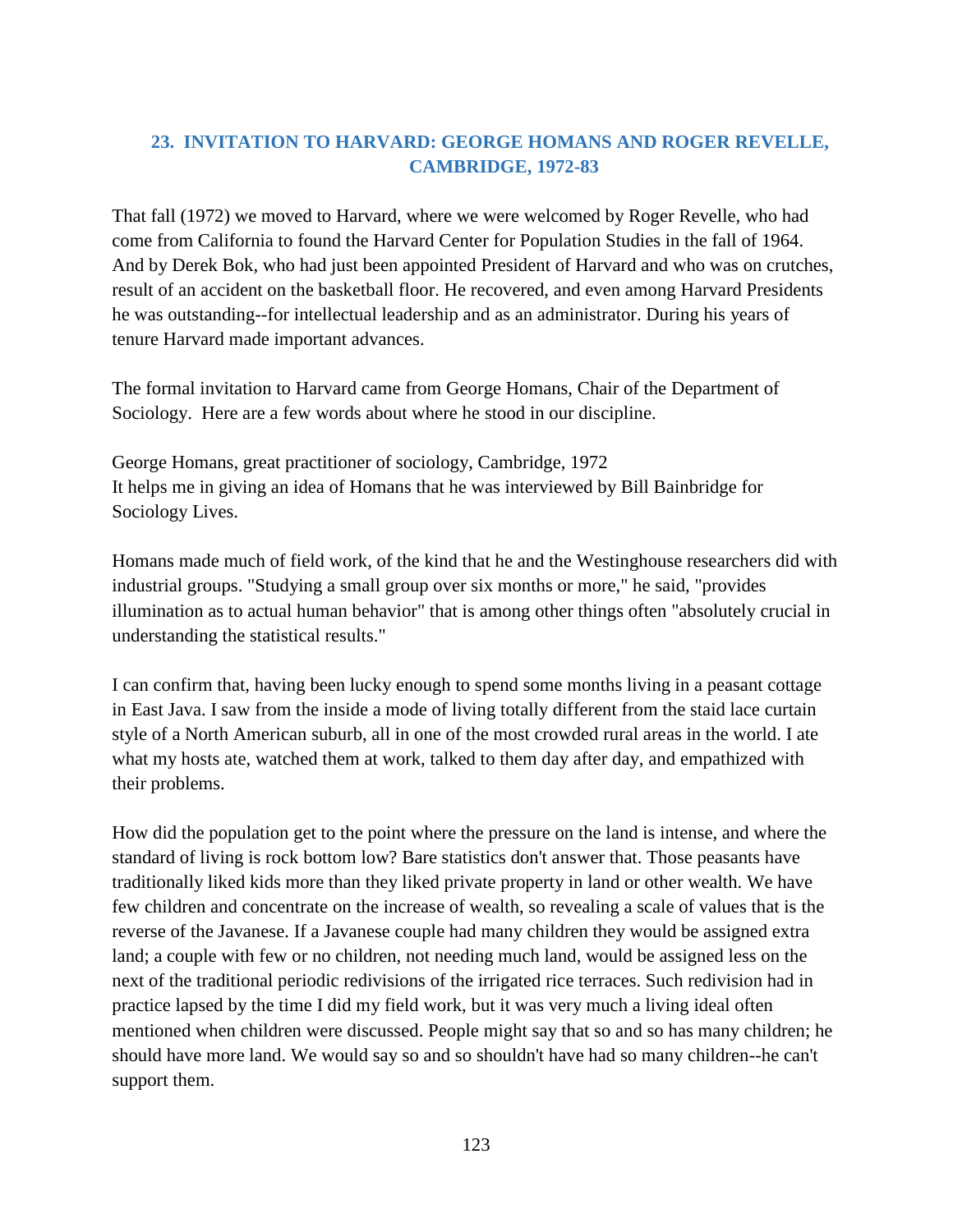I could see a simple feedback in what I was told: more children entitles [one] to more land, and more land enables more children to survive, so density and poverty spiral, all accommodated in Clifford Geertz's culture of poverty.

Field work enabled me to realize deep down that people of other cultures think differently from myself, and their way of thinking comes as naturally to them as mine does to me. People everywhere undergo many of the same vicissitudes, like having children, but when these are interpreted differently they become different experiences. It takes observation on the ground, not often enough done by demographers, to reveal the varieties of meaning births and other demographic events present. For a pious Muslim couple a first birth is needed to validate a marriage, so that a wife who cannot produce even one child is likely to find herself divorced and on the street, virtually an outcast from society. For an ambitious American couple an unexpected birth is often interpreted as an obstacle to the couple's advance. (Evidence: one and a half million pregnancies are aborted each year in the United States.)

Such differences reach into all countries and every aspect of life. The Japanese, whose historic experience of real hunger is still remembered, willingly pays four times the world market price for home-grown rice, simply for the security of having it whatever happens abroad; the American, who has no historic experience of hunger, cannot understand this and thinks the Japanese should forget those fears and buy in the cheapest market.

Not relevant to his work in the academy, and never referred to by George himself, with two U.S. presidents in his ancestry, if there is such a thing as an American aristocrat it was he.

## **Roger Revelle, Cambridge 1972**

Roger was a big man in every way: tall, big feet, large, quick mind, and great sense of humor. One could not help admiring him, though at times he could be exasperating--always by intention. He really belonged on the West Coast, and had risen very high in the hierarchy of the University of California, but was disappointed when passed over for the Presidency of the University. In the academy he had been oceanographer and geophysicist, but that led him to ecology and the sustainability of our way of life. That led him to the world population problem, and left him open to an invitation to be the founding head of the Harvard Center for Population Studies.

Once described by the New York Times as "one of the world's most articulate spokesmen for science" and "an early predictor of global warming," Roger Revelle was a giant in American science who accomplished enough during his eighty-two years to distinguish several lifetimes.

"Revelle first made his mark in oceanography-as a scientist, explorer, and administrator-and went on to become a senior spokesman for science, giving counsel in areas ranging from the